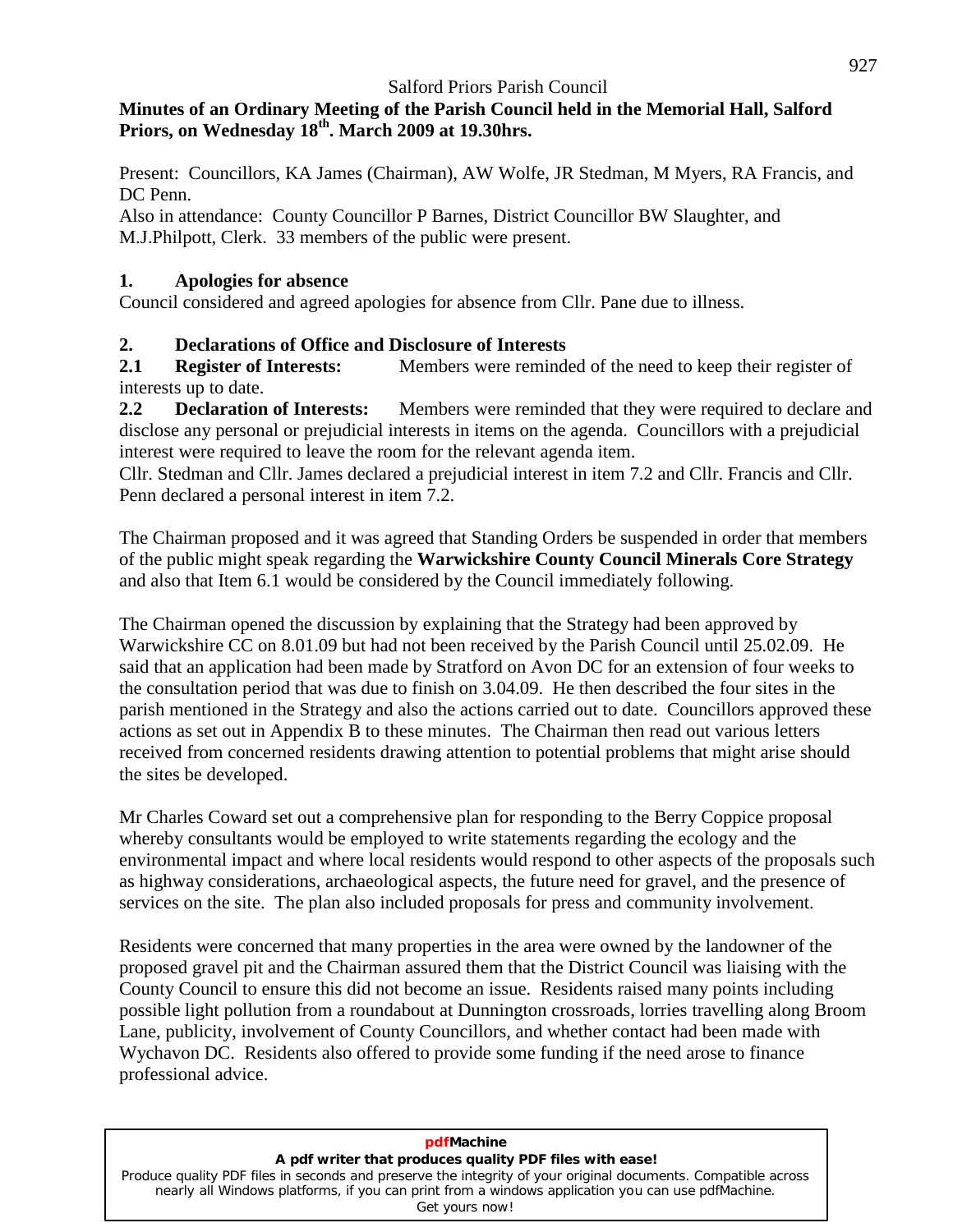There being no further comments from residents, the Chairman reconvened the Parish Council Salford Priors Parish Council<br>There being no further comments from residents, the Chairman reconvened the Parish Council<br>meeting and Council considered **Item 6.1** of the Agenda - **Warwickshire County Council** – **Minerals Core Strategy.**

The Chairman proposed that a working party should be set up as suggested by Mr Coward and that funds should be provided in order to secure a professional response to the Strategy document. Cllr. Myers asked if it was in order for the Council to establish a fund for public contribution and the Clerk was asked to investigate possible methods.

Clerk was asked to investigate possible methods.<br>Cllr. James proposed, Cllr. Wolfe seconded, and it was agreed, that £1000 should be allocated from The Council is proposed, Cllr. Wolfe seconded, and it was agreed, that £1000 should be allocated from<br>the Council's funds towards the cost of employing consultants. The Chairman said that the the Council's funds towards the cost of employing consultants. The Chairman said that the remaining sum required (£450) could be taken from the Chairman's allowance. It was further agreed that a working party be established, with delegated power to the Clerk to edit and approve, to produce the response to be sent to the County Council by the prescribed date. The Chairman proposed that Cllr. Wolfe should lead the press campaign and this was agreed.

### **3. Open Forum**

**3.1 Have your say:** No under 18's were present.

**3.2 Public Participation:** Mrs Speight expressed concern regarding footpaths on the land managed by Sandfields and in particular where polythene had been laid over the route of path AL6 near New InnLane. The Clerk was asked to bring this to the attention of the WCC footpaths officer. Mrs Seville said that she had helped to clear footpath AL10 behind The Bell and the Chairman thanked her for this work. Mrs Sharpe said that she felt the flashing sign on the Evesham Road would be better located on School Road. The Chairman responded that the sign was an important part of the Evesham Road scheme and Cllr. Barnes, through the Chairman, explained that a traffic survey carried out on School Road had not revealed excessive speed. However, he agreed to pursue the possibility of a Speed Indication Post being installed on School Road. Mr Burgess drew attention to the very poor state of Broom Lane. The Clerk said that the County Council was aware but the work required was of a very major nature and there were likely to be more pressing priorities. Cllr. Stedman reported that the compost had been delivered to the allotments but there had been little<br> **3.3 Ward Members' Reports** Cllr. Barnes reported on the bus service that was still delayed uptake on the offer to remove stones.

due to various roadworks and Cllr. James said that resurfacing work was to be carried out at Wood Bevington from Bevington Manor to the B4088 and that part of School Road from Ridsdale Close to the Junction with Evesham Road/Station Road was to be haunched.

### **4. Minutes**

The Minutes of the Ordinary Meeting held on Wednesday 18<sup>th</sup>. February 2009 at 7.30pm at The Memorial Hall, Salford Priors, were approved and signed by the Chairman.

Additionally, the Minutes of the Staffing Committee held on Wednesday 18<sup>th</sup>. February 2009 at 9.50pm at The Memorial Hall, Salford Priors, were approved and signed by the Chairman of the Staffing Committee.

#### **5. Matters arising from the Minutes - Clerkís report for consideration by Council 5.1 Speed limits for C216 and B4088**

The Clerk reported that he had contacted EON as instructed but the work was still awaited.

### **5.2 Progress on drainage works.**

The Clerk reported that an order had been placed with D M Clen-zing for the works at Tothall Lane.

| e work |
|--------|
|        |
|        |
|        |
|        |
|        |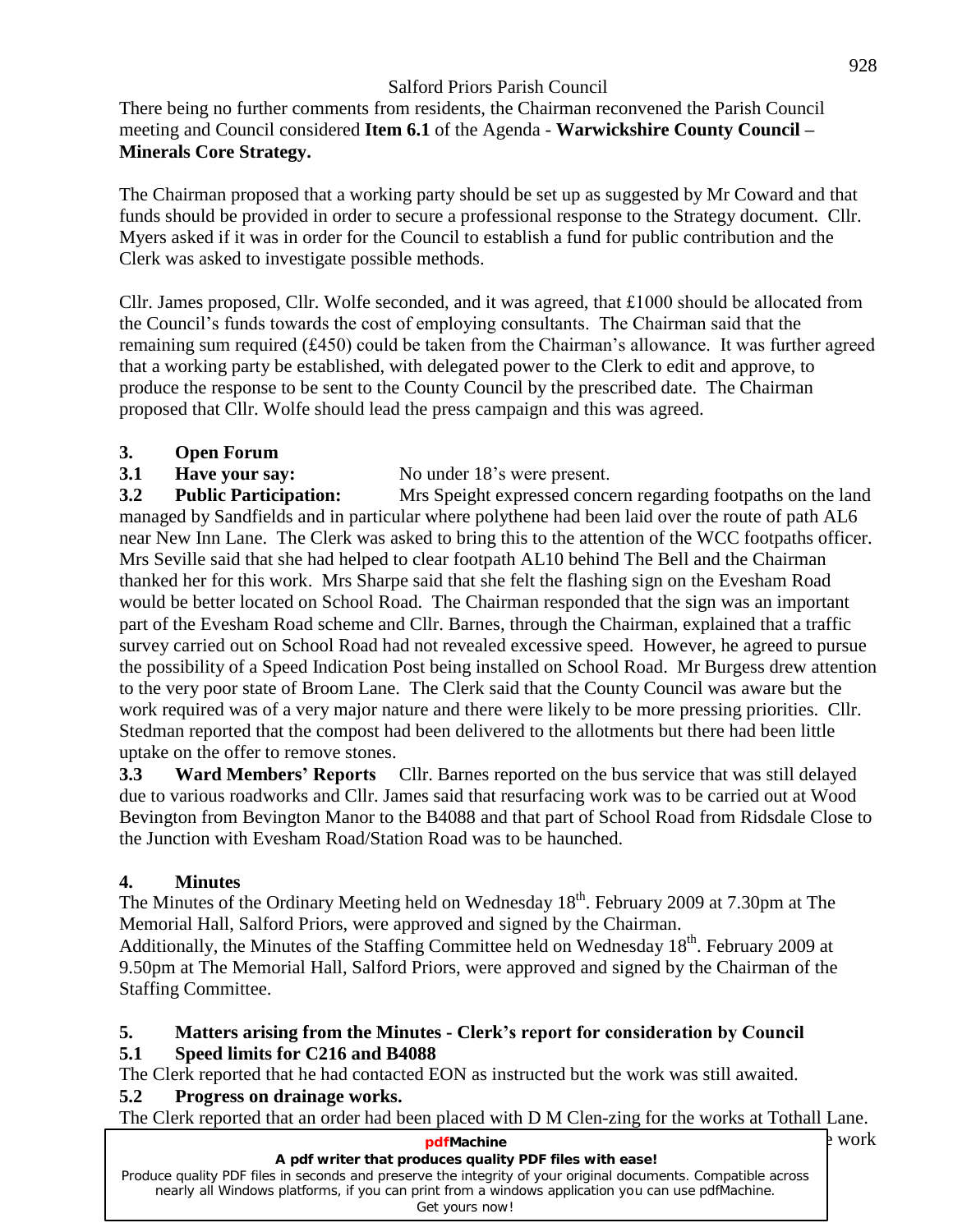was expected to commence in early April. A letter had also been received from the Highways Agency regarding the willows and other matters opposite Bomford Turner.

### **5.3 Housing needs.**

The Clerk reported that Charles Barlow would be attending the Annual Parish Meeting to inform residents regarding the housing survey. He also said that Mr Barlow would be leaving WRCC shortly after the Annual Parish Meeting and might not be replaced.

### **5.4 Lighting in Playing Field.**

The Clerk reported that three quotations had been received from contractors to install the lights in the sums of £664 (Peter Long); £1050 (John Hendey Construction); and £1320 (EON). After confirmation that Peter Long was an experienced and reputable company and not just the lowest tenderer, the Chairman proposed, Cllr. Myers seconded and it was agreed that the quotation of Peter Long be accepted. The Clerk said that he expected the lights to be delivered to Limebridge Farm within two weeks.

### **5.5 Confirmation of actions taken arising from previous meeting.**

Council noted the following actions taken by the Clerk from the previous meeting:

- 1. Minutes were e-mailed to Councillors following their review.
- 2. Robert Weeks had accepted an invitation to speak at the Annual Parish Meeting.
- 3. The disclaimer had been uploaded to the website.
- 4. The bus stop in School Road had been temporarily re-erected. WCC had to seek funding to get a permanent solution and a new post has been installed. The sign was awaited.
- 5. All allotment holders had been informed of the delivery of compost.
- 6. A letter had been sent to TOPs Management Committee regarding the container for the football club.
- 7. All village organisations had been circulated regarding the Newsletter.
- 8. Bomford Turner had been asked to respond to the earlier letter about the bad state of the footpath behind their factory. The Clerk said that he had spoken to Bomford Turner and it was agreed that Cllr. Myers would inspect the path together with their representative.
- 9. Councillors had been provided with survey forms in order to review the street lights in the parish.
- 10. A letter had been sent to Rev. Steve Tash regarding his move to York.
- 11. The subscription to Local Council UPDATE had been cancelled with effect from June.

The Chairman reported that he had attended an Emergency Planning meeting on the day of the previous Council meeting and would report at the next meeting.

# **6. Main Items**

# **6.1 Warwickshire County Council <sup>ñ</sup> Minerals Core Strategy**

This item is minuted above on pages 927 and 928.

# **7. Amenity, Environment and Highways, and TOPS**

# **7.1 Contracts, maintenance and repairs, allotments, lighting, highways, and TOPS.**

The Clerk reported on various matters as follows:

- 1. The police had been contacted regarding the broken glass in the play area and the possibility of forensic evidence being obtained. They responded that only an unbroken bottle is likely to be of use and then it is unlikely that any prints would be on their database. They will make extra visits but emphasise that the best way of finding culprits is from local knowledge.
- 2. The Fouling of Land by Dogs (District of Stratford-on-Avon) Order 2009 comes into force on 1<sup>st</sup>. April.

| <b>pdfMachine</b>                                                                                                                                                                                                                    |
|--------------------------------------------------------------------------------------------------------------------------------------------------------------------------------------------------------------------------------------|
| A pdf writer that produces quality PDF files with ease!                                                                                                                                                                              |
| Produce quality PDF files in seconds and preserve the integrity of your original documents. Compatible across<br>nearly all Windows platforms, if you can print from a windows application you can use pdfMachine.<br>Get yours now! |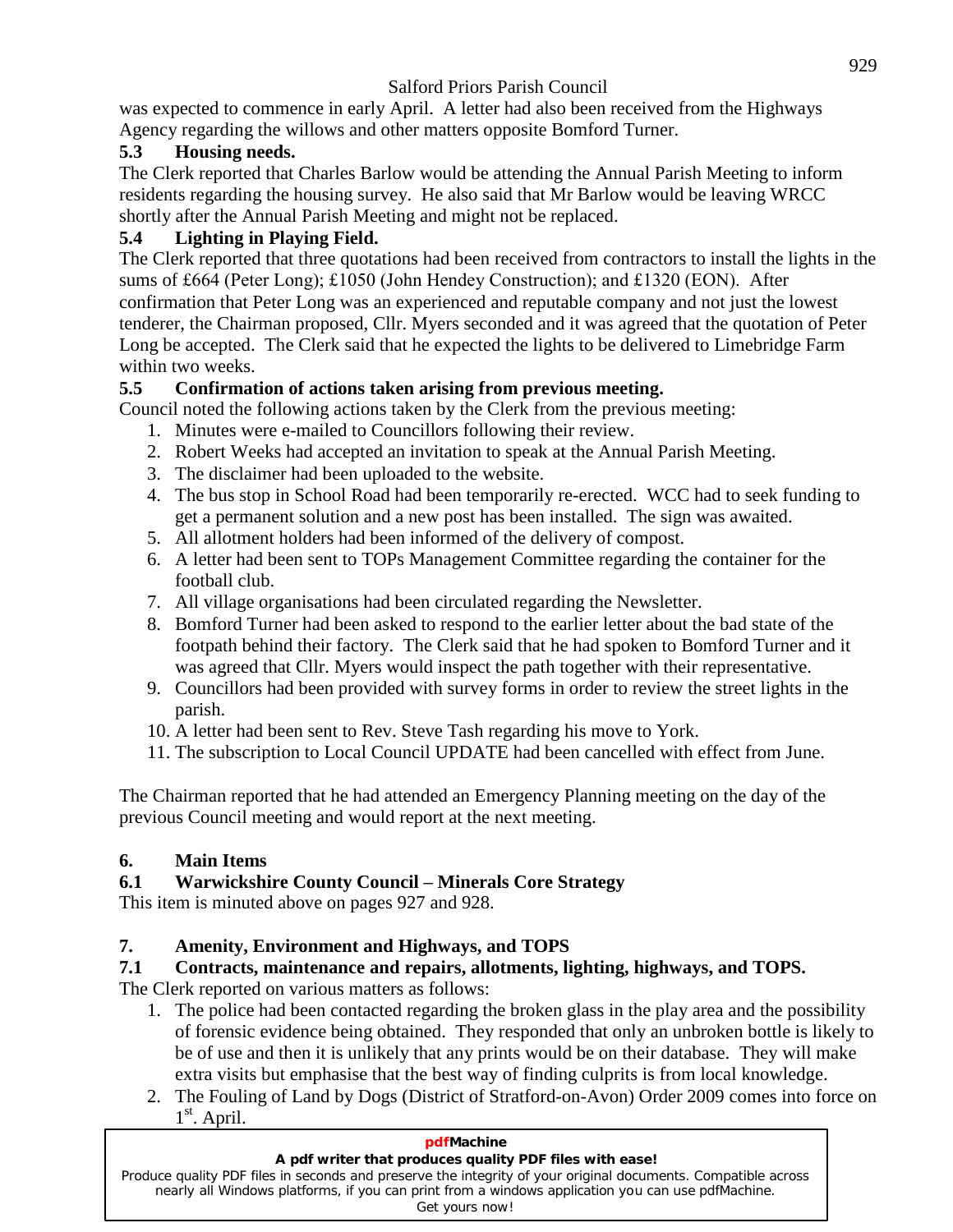- 3. Information had been received regarding a training course for the inspection of playing areas by volunteers.
- 4. Various instances of fly-tipping had been referred to the appropriate authorities and had been cleared. However, further incidents had arisen and were been progressed.
- 5. Play area inspection reports had been received from Cllr. Francis dated 23.2; 2.3; 9.3; and 16.3.09. The only deficiency reported was a large amount of litter at the rear of the car park fence.

Cllr. Wolfe reported that some re-decorating of TOPs would be carried out by members of the TOPs Management Committee on the following weekends.

Prior to the following item Cllr. James and Cllr. Stedman declared prejudicial interests and left the meeting. Cllr. Wolfe, Vice-Chairman took the chair.

### **7.2 New flower display contract.**

The Clerk had circulated a schedule showing the details of three tenders received for the new flower display contract. The schedule did not identify the tenderers. The Clerk further reported that he had taken up the references of the lowest tenderer and these were read out and considered to be display contract. The schedule did not identify the tenderers. The Clerk further reported that he had<br>taken up the references of the lowest tenderer and these were read out and considered to be<br>satisfactory. Council agreed also the tender with the best planting scheme. Cllr. Wolfe proposed, Cllr. Myers seconded, and it satisfactory. Council agreed that, apart from the fact that Tender "C" showed the lowest cost, it was also the tender with the best planting scheme. Cllr. Wolfe proposed, Cllr. Myers seconded, and it was agreed that the te revealed that the winning contractor was Limebridge Rural Services Ltd.

Cllr. James and Cllr. Stedman returned to the meeting.

Cllr. Myers asked if the three planters that were to be removed could be re-located onto the Evesham Road island to prevent large vehicles frequently driving on to the grass. It was agreed that quotations would be sought for removing the planters and following inspection of their condition the suggestion would be considered at a later meeting.

### **8. Communications**

### **8.1 Newsletter**

Cllr. Wolfe reported that he had received items of news from the Clerk and it was agreed that the main story would be the gravel issue and the meeting at Dunnington.

### **8.2 Website**

Nothing to report.

### **8.3 E-mail newsletter**

Nothing to report.

### **9. Rights of Way**

### **9.1 Report from P3 Co-ordinator.**

Reference had already been made to issues in the earlier part of the meeting. It was further reported that some gas cylinders, a caravan, two refrigerators and a freezer, had been dumped on AL10 and the Chairman said he would take this up with SDC.

### **10. Planning general**

Nothing to report

### **11. New Planning Applications for Councilís consideration**

None were reported

### **12. Planning Decisions**

None were reported

#### **pdfMachine A pdf writer that produces quality PDF files with ease!** [Produce quality PDF files in seconds and preserve the integrity of your original documents. Compatible across](http://www.pdfmachine.com?cl)  nearly all Windows platforms, if you can print from a windows application you can use pdfMachine. Get yours now!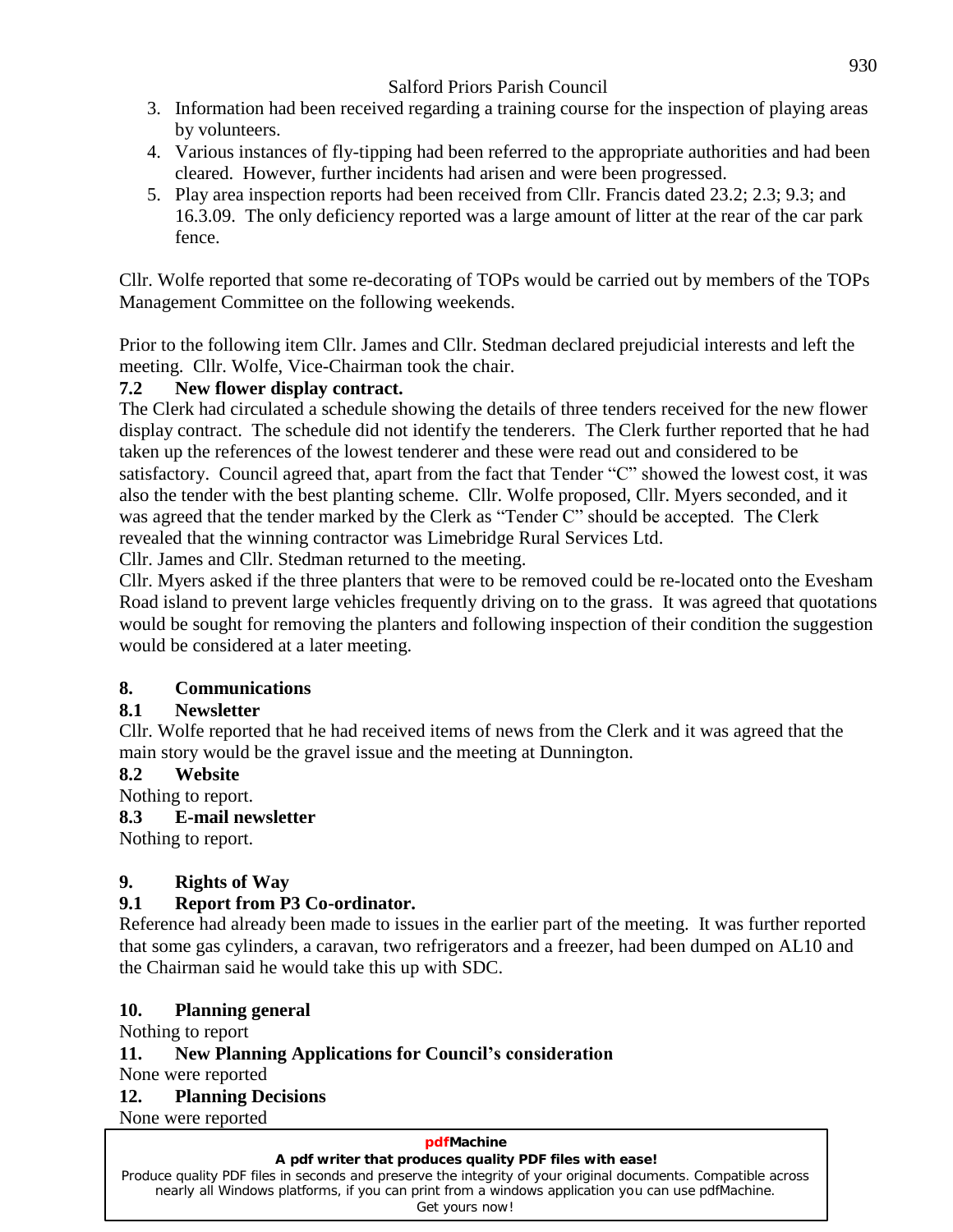# **13. Staffing**

Cllr. Stedman reported on the meeting held on  $18<sup>th</sup>$ . February and the proposal that a formal appraisal was only appropriate in a grievance situation. This was confirmed and it was left to the Chairman and the Clerk to arrange a suitable occasion for a more informal review that would be reported back to the Council. Generally, reviews would be carried out annually.

# **14. Matters raised by Councillors**

14.1 Cllr. Myers raised the issue of the Councillor Surgeries suggesting an alternative arrangement whereby residents could make an appointment to meet councillors. The chairman said that the trial period should be continued to its conclusion in May when a decision would be made as to the future of the surgeries.

# **15. Consideration of Correspondence Received**

# **15.1 WALC Training Programme.**

Council noted the programme and members were asked to let the Clerk know if they wished to attend any courses.

## **15.2 WRCC Competitions 2009.**

Council agreed not to become involved in any competitions due to the current heavy workload of the Clerk.

### **15.3 Salford Priors Village Fete Committee.**

Council noted the proposals from the Fete Committee.

### **15.4 WCC Emergency Planning Dept., indent for supplies.**

Council proposed to indent to a total of 100 space blankets, 10 tabards and 200 empty sandbags.

### **15.5 WALC, Local Leadership 2020 training session.**

Council noted the information provided.

### **15.6 Simon Walker regarding SDC corporate strategy.**

The Chairman said that SDC considered they had met the policy statement to maintain a low level of Council Tax and therefore it was not an ongoing strategy.

# **16. To Table**

Council noted the following tabled documents.

- 16.1 Town and Parish Standard Issue 4, February 2009.
- 16.2 LCR Volume 60,No.6, March 2009.
- 16.3 Clerks & Councils Direct, Issue 62, March 2009.
- 16.4 Coventry & Warwickshire NHS Partnership Trust.
- 16.5 Local Councils Update, Issue 113

# **17. Finance**

# **17.1 To consider and approve the payments and transfers listed in Appendix A.**

Council noted the income transactions in Appendix A Item 20.1

Council considered the expenditure transactions listed in Appendix A Item 20.2. Authorisation for payment was proposed by Cllr. Myers, seconded by Cllr. Wolfe, and carried. Cheques were signed<br>by Cllr. Wolfe and Cllr. Francis.<br>Council considered the Clerk's proposal to transfer £8500.00 from No.1 account to the Communi by Cllr. Wolfe and Cllr. Francis.

account. Authorisation for transfer of funds was proposed by Cllr. Myers, seconded by Cllr. Wolfe, and carried.

### **18. Date of Next Meeting**

| pdfMachine                                                                                                    |
|---------------------------------------------------------------------------------------------------------------|
| A pdf writer that produces quality PDF files with ease!                                                       |
| Produce quality PDF files in seconds and preserve the integrity of your original documents. Compatible across |
| nearly all Windows platforms, if you can print from a windows application you can use pdfMachine.             |
| Get yours now!                                                                                                |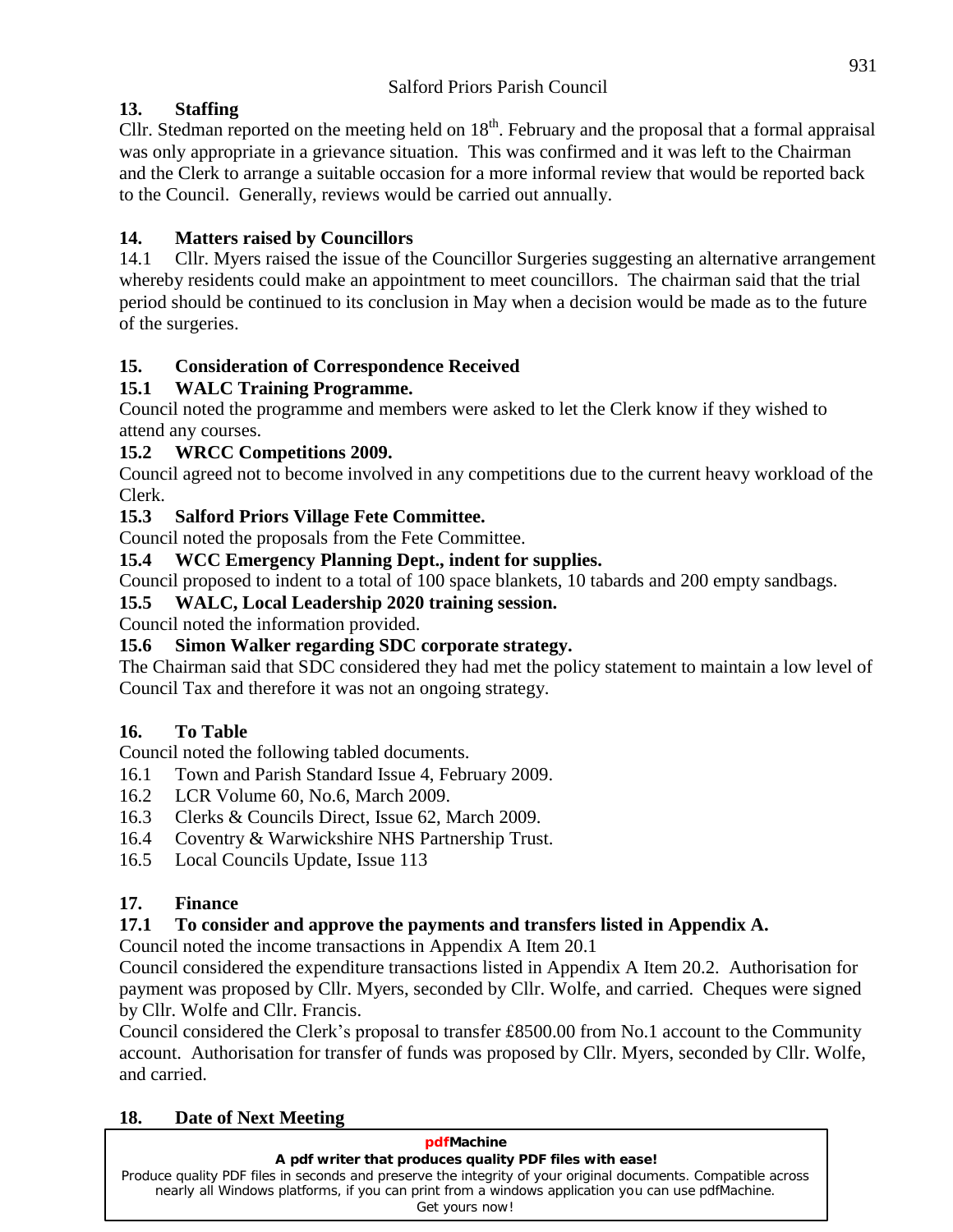Ordinary Meeting of Parish Council on Wednesday 22<sup>nd</sup>. April at 7.30pm at The Memorial Hall, Salford Priors.

Also, the Annual Parish Meeting on Wednesday 15<sup>th</sup>. April at 7.30pm at The Memorial Hall, Salford Priors.

Mrs Seville queried the date of the Annual Parish Meeting being in Easter week and said this was most inappropriate due to people being away on holiday. The Chairman responded that the Council had had little choice due to most inappropriate due to people being away on holiday. The Chairman responded that the Council

#### **19. Closure of meeting**

The meeting was closed by the Chairman at 9.42 pm.

Signed........................................................ Date......................................

#### **APPENDIX A**

#### **20. Finance**

#### **20.1 Income transactions for approval**

| Tn. No.       | <b>Cheque</b> | Gross   | Vat   | <b>Net</b> | <b>Details</b>                       |
|---------------|---------------|---------|-------|------------|--------------------------------------|
| 6393          |               | 5.44    | 0.00  | 5.44       | HSBC interest on No. 1 $a/c$         |
| 6394          |               | 0.04    | 0.00  | 0.04       | HSBC interest on No. $3 \text{ a/c}$ |
| 6395          |               | 500.00  | 0.00  | 500.00     | WCC grant                            |
| 6396          |               | 50.00   | 0.00  | 50.00      | S Pearson allotment deposit          |
| <b>Totals</b> |               | £555.48 | £0.00 | £555.48    |                                      |

#### **20.2 Expenditure transactions for approval**

| Tn. No.                                                                                                        | <b>Cheque</b> | Gross           | Vat           | <b>Net</b> | <b>Details</b>                      |
|----------------------------------------------------------------------------------------------------------------|---------------|-----------------|---------------|------------|-------------------------------------|
| 8378                                                                                                           | dd            | 18.58           | 2.42          | 16.16      | <b>Plusnet Broadband</b>            |
| 8379                                                                                                           | 102100        | 621.84          | $0.00\,$      | 621.84     | Clerk's salary, March               |
| 8380                                                                                                           | 102101        | 262.09          | 34.19         | 227.90     | GBD (Evesham) Ltd.                  |
| 8381                                                                                                           | 102102        | 115.43          | 15.06         | 100.37     | Staples, stationery                 |
| 8382                                                                                                           | 102103        | 7200.15         | 939.15        | 6261.00    | Advanced LEDs, Playing Field lights |
| 8283                                                                                                           | 102104        | 52.58           | 0.00          | 52.58      | Severn Trent Water                  |
| 8384                                                                                                           | 102105        | 67.73           | 8.24          | 59.49      | BT                                  |
| 8385                                                                                                           | 102106        | 271.28          | 0.00          | 271.28     | Stratford on Avon DC                |
| 8386                                                                                                           | 102107        | 64.14           | 0.00          | 64.14      | HM Revenue & Customs                |
| 8387                                                                                                           | 102108        | 36.37           | 5.42          | 30.95      | Beta Fire Protection Ltd.           |
|                                                                                                                |               | <u>00510 10</u> | 01 AA 4 4 4 9 | essae s:   |                                     |
| pdfMachine<br>$\mathbf{A}$ and $\mathbf{B}$ is a set that in the set of<br>. 1913 : DDD 29 - 20 - 20 - 21 - 22 |               |                 |               |            |                                     |

#### **A pdf writer that produces quality PDF files with ease!**

[Produce quality PDF files in seconds and preserve the integrity of your original documents. Compatible across](http://www.pdfmachine.com?cl)  nearly all Windows platforms, if you can print from a windows application you can use pdfMachine. Get yours now!